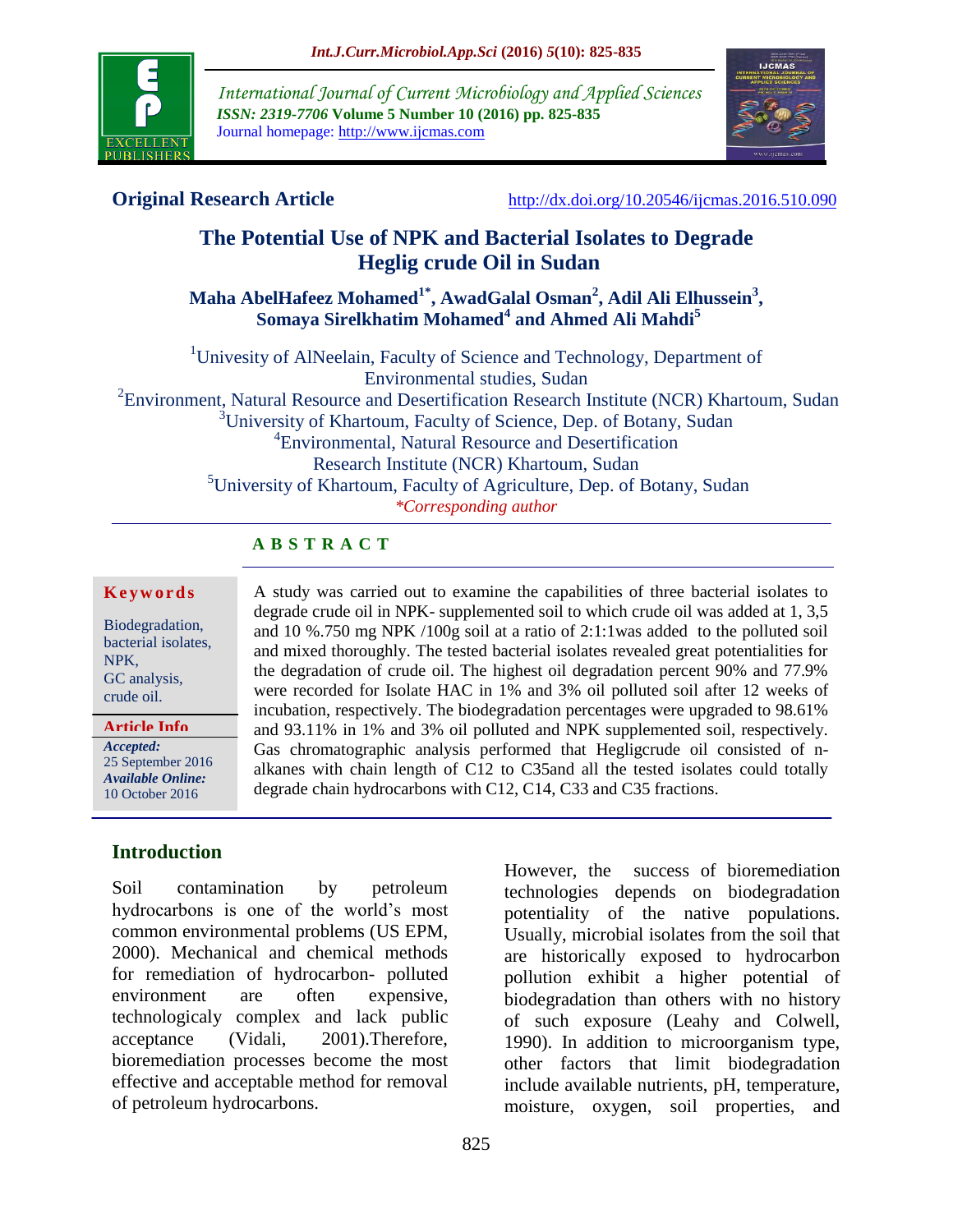contaminant concentration (Walter *et al*., 2005; Atlas and Bartha, 2006).

The activity of microorganisms could be greatly enhanced by biostimulation process which may involve the addition of electron acceptors, electron donors or nutrients (Nysönenetal., 2009). The effects of nutrients mainly nitrogen, phosphorus and potassium (NPK), aeration,biostimulation of indigenous soil microorganisms and inoculation of extraneous microbial consortia on the bioremediation of oil contaminated soil have been investigated (Ayotamuno *et al*., 2006; Sang-Hwan *et al*., 2007 and Yan *et al*., 2016)

Some reports on the influence of fertilizer application on degradation of hydrocarbons are available. For example, Lin *et al.* (1999) reported that fertilizer application in crude oil-contaminated soil enhanced marsh plant growth, soil microbial populations, microbial respiration rates and oil biodegradation rates. They concluded that bioremediation with fertilizer application significantly reduced total targeted linear hydrocarbon and aromatic hydrocarbon remaining in the soil, by 81% and 17%, respectively, compared to those of the nonfertilized controls.

The effectiveness of fertilizers application on the bioremediation of the crude oil in subarctic intertidal sediments was also reported by Pelletier *et al*. (2004). However, several authors have reported the negative effects of high NPK levels on the biodegradation of hydrocarbons (Chaˆıneau *et al*., 2005) especially on aromatics (Carmichae and Pfaender, 1997).

In this work the effect of NPK on the efficiency of the bacterial isolates to degrade the crude oil in soil contaminated with Heglig crude oil was examined.

#### **Materials and Methods**

An uncontaminated soil sample was obtained from oil production site of Heglig field in southern Kordofan, Sudan. Some physical and chemical soil properties were determined according to the methods described by Ryan *et al*. (2001). Four sets of bottles, each containing 100 g soil were prepared and the humidity of the soil was adjusted to approximately 60% of the field capacity. Crude oil was added to each set to make a concentration of 1%, 3%, 5% and 10 %.NPK was then added to each bottle at a rate of 375 mg, 167.5 mg and 187.5 mg per bottle, respectively.

Three bacterial isolates(HAC, HP and HWH) of known oil-degrading potential were obtained from Environment, Natural Resources and Desertification Research Institute, National Centre for Research, Sudan. The bacterial isolates were cultured in flasks containing Mineral Salt Medium (MSM) (Kennedy *et al*., 1993).The flasks were incubated on a reciprocal shaker at room temperature for 10-15 days. Ten ml of each culture were added to each soil set. An uninoculated set of NPK supplemented oil contaminated soil was also prepared as a control. Bottles were sealed with plastic lids and fixed with rubbers. Some pores were made on the top of the covers .The bottles were then, incubated at room temperature in the dark for 12 weeks and crude oil residues were determined at two weeks intervals.

#### **Determination of the crude oil residues**

The amount of crude oil residues in the soil was determined by the weight loss method of Bossert and Bartha (1984) in which 3g of soil were suspended in 10 ml of diethyl ether in a universal bottle for oil extraction. The solvent-oil mixture was evaporated at room temperature overnight. The percentage of oil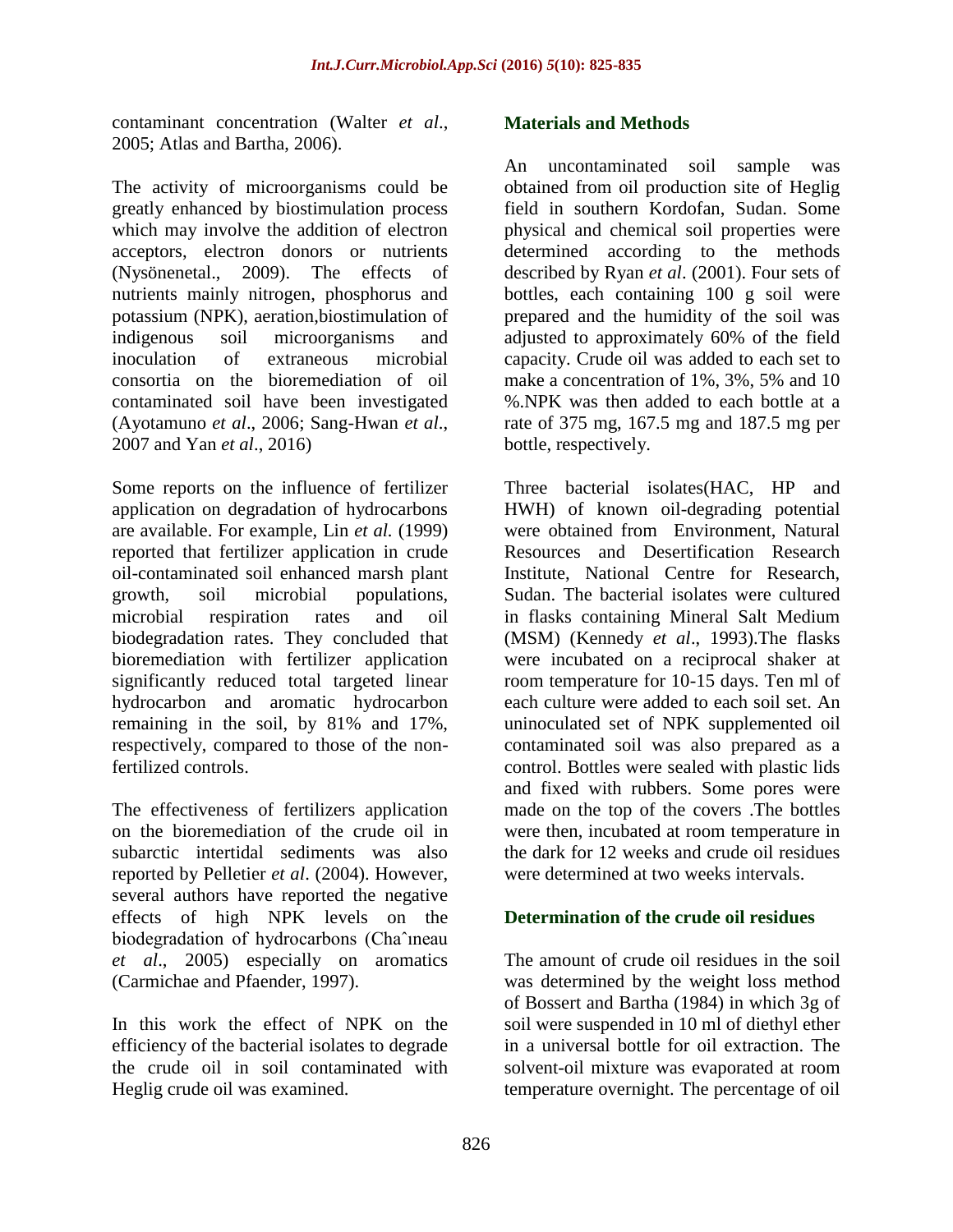residues was then calculated according to Ijah and Ukpe (1992).

#### **Gas Chromatographic analysis of residual crude oil**

The analysis of crude oil residues was performed by Varina 3800 gas chromatography for saturate (alkanes) component on a FID detector under the following condition: column Sil POWA CB (50m x 0.21mm); initial temperature  $40^{\circ}$ C; final temperature 290° C; ramp rate 3°C per min; carrier gas was nitrogen (64 ml/min); injection temperature 280° C.

#### **Results and Discussion**

#### **Soil and crude oil analysis**

The physico-chemical characteristics of Heglih soil were presented in table 1. The laboratory analysis revealed that the soil was clay, alkaline with high electrical conductivity. The nutrient contents were 0.0224% N, 1.5% P and 0.87ppm K. Analysis of Heglig crude oilis carried out by Petroleum Central Laboratory and data was presented in table 2.

The API value of Heglig crude oil is 31.03 (Table 2). Therefore, it was classified as a medium according to the American Petroleum Institute gravity (API, 1986).

#### **Biodegradation of total petroleum hydrocarbon by the bacterial isolates**

Figures 1, 2 and 3 display the estimation of crude oil degradation by the weight loss method for the three isolates at four different concentrations and when were supplemented with NPK. All isolates were capable of degrading crude oil. As expected, the biodegradation percentages have gradually decreased with increasing concentration of

crude oil. At 1% concentration, a degradation percentage of 90%, 70.9 % and 67% have been recorded for isolate HAC, HP and HWH, respectively. At 3% oil concentration, degradation percentages of 77.9,56 and 55% were recorded for HAC, HP and HWH, respectively while at 5% oil concentration 51%, 38.7% and 37.9% degradation were recorded for HAC, HP and HWH, respectively.

## **Biodegradation of total petroleum hydrocarbon in soil supplemented with NPK**

All isolates were highly efficient in degrading the crude oil in soil supplemented with NPK. The percentage of degradation ranged from 97.85% to 98.61%, 93.11% to 94.21%, 71.33% to 88.13% and from39.50% to 40.12 % for1%, 3%,5% and 10% crude oil respectively.

#### **Biodegradation of crude oil components**

Residual oil components in 3% oil contaminated soil was determined before and after the incubation period(12 weeks) using GC. The result revealed 24 types of n-Alkanes hydrocarbons with chain lengths of C12 to C35of the crude oil before the soil was incubated. During the 12 weeks incubation period, the tested isolates showed different ability to degrade different crude oil components. Isolate HAC had highest degradation percentage of the component fractions compared with isolates HP and HWH which had approximately the same degradation ability. However, the lowest degradation of the component fractions was recorded for the control (Fig.3 and Table 3). The result also showed that the HAC and HWH isolates degraded the C33 completely while HP recorded 12.6%. In soils contaminated with 3% crude oil and supplemented with NPK fertilizer, all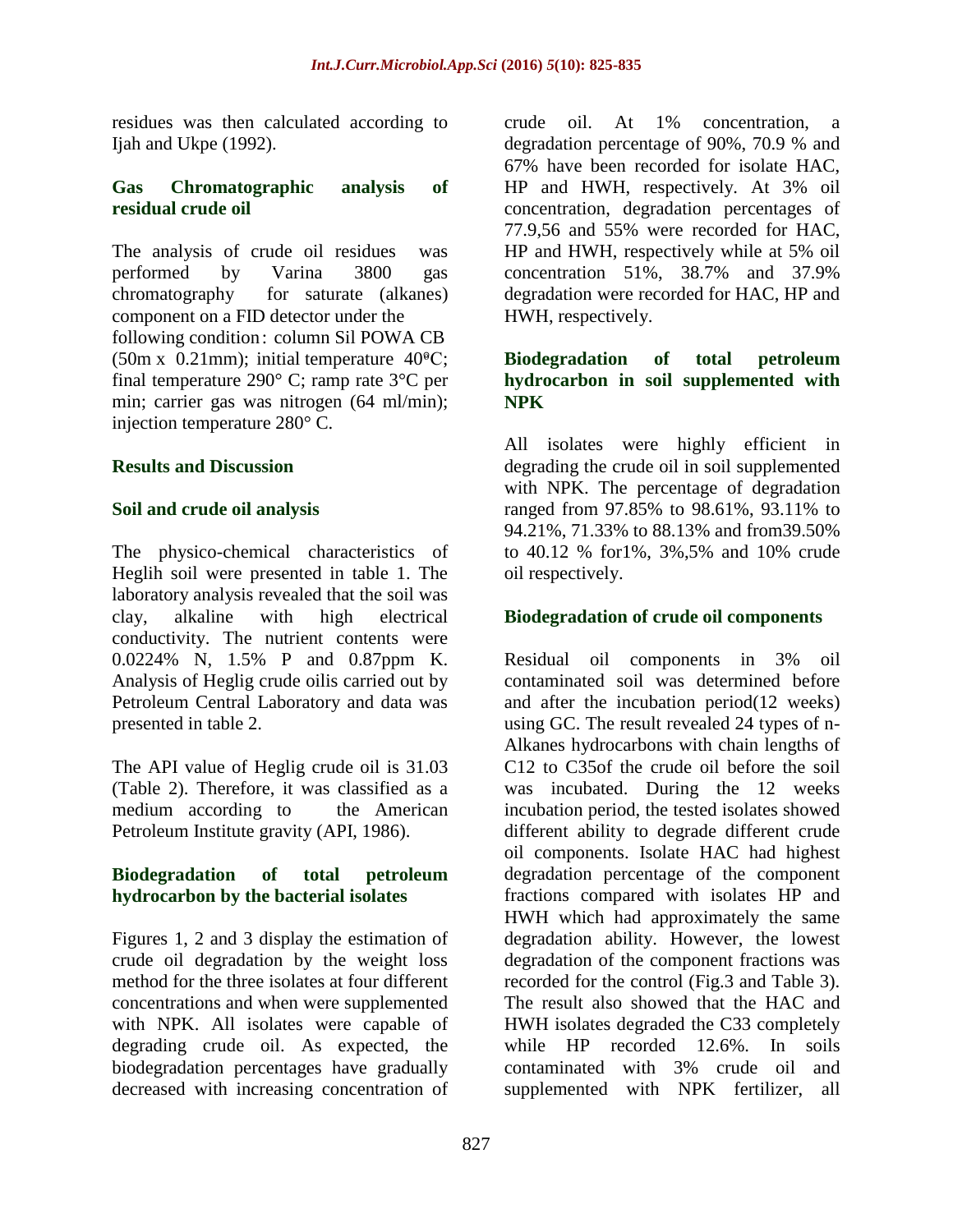isolates exhibited highest level of the component fractions degradation (Fig.4 and Table 4) and they could degrade C12, C13, C14, C33 and C35fractions completely.

Some previous studies have shown that most potential bacteria for petroleum hydrocarbon degradation have been isolated from areas contaminated with oil (Chaerun *et al*., 2004, Abu Shanab *et al*., 2015). The present results showed clear relationships between the rate of biodegradation and concentration of oil in the contaminated soil. Higher biodegradation rates were recorded in soil contaminated with 1 and 3% oil. This could be attributed to an increase in the activity of a particular soil microbe in this oil pollution level (Zajic and Supplisson, 1972). Ijah and Antai (2003a) reported high degradation of hydrocarbons in soil contaminated with 10% and 20% crude oil compared to those contaminated with 30 and 40% crude oil within a period of 12 months. The reason for the low efficiency of oil degradation by the microbes at 5%and 10% oil concentrations might be attributed to the toxicity of the oil to the microbial flora of the soil at these high concentrations of oil (5% and 10%). This trend of low biodegradation due to high

oil concentration has been reported by different authors (Rahman *et al*., 2000; Ijah and Antai, 2003b and Udgire*et al.*, 2015).

The bacterial community of oil contaminated soil showed greater changes by the addition of inorganic compounds such as P, K, Ca, and Mg (Evans *et al.,* 2004). Hollender *et al*. (2003) and Walworth *et al.* (2007) reported that, the addition of inorganic or organic nitrogen is an effective approach (biostimulation) to enhance the bioremediation process. Positive effects of nitrogen amendment on microbial activity and/or petroleum hydrocarbon degradation have been widely demonstrated by various authors (Chaˆıneau *et al*., 2005; Margesin, *et al*., 2003). Microorganisms are known to attack specific compounds present in crude oil which is a complex mixture of saturates, aromatics and polar compounds (Barathi and Vasudevan, 2001). Ainon *et al*. (2010) reported that gas chromatography analysis showed that the South Angsi crude oil components of  $C_{12}$  to  $C_{25}$  were more extensively degraded by *Actinomycits lwoffii* after 24 h of incubation compared to other bacteria over the same period.

| <b>Characters</b>    | <b>Heglig soil</b> |
|----------------------|--------------------|
| pH                   | 7.62               |
| $EC$ (ds/m)          | 0.288              |
| N(% )                | 0.0224             |
| P (ppm)              | 1.5                |
| $O.C.$ $%$           | 0.56               |
| $O.M.$ (%)           | 0.96               |
| Na (ppm)             | 16.05              |
| $K$ (ppm)            | 0.87               |
| Ca(ppm)              | 0.80               |
| $Mg$ (ppm)           | 1.20               |
| Moisture content (%) | 5.589              |
| Clay $(\%)$          | 75.62              |
| Silt $(\%)$          | 12.50              |
| Sand $(\%)$          | 11.88              |

#### **Table.1** Physical and chemical characteristics of Heglig soil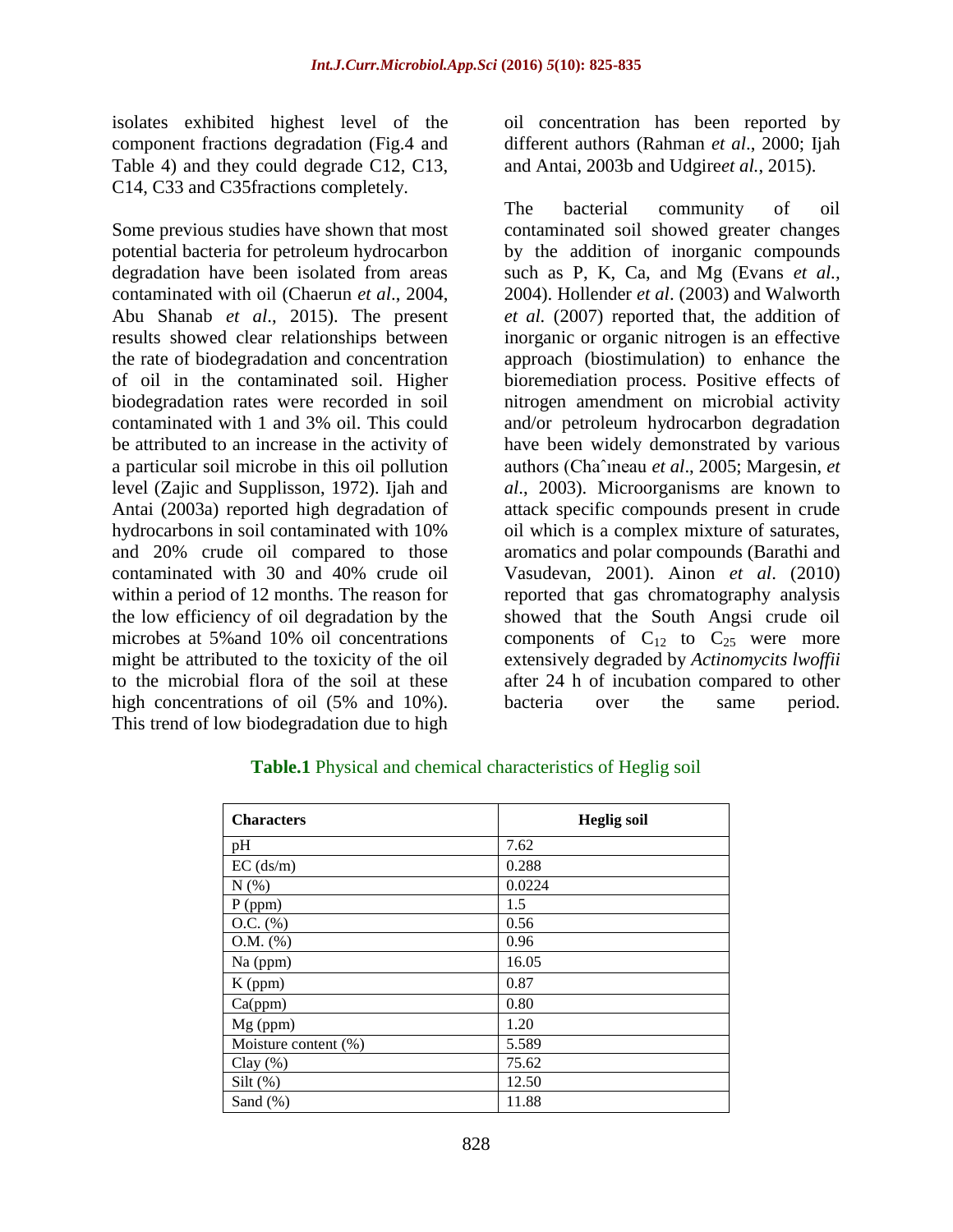#### *Int.J.Curr.Microbiol.App.Sci* **(2016)** *5***(10): 825-835**

# **Table.2** Characterization of Hegligcrude oil

| characters                                 | Heglig crude oil |
|--------------------------------------------|------------------|
| Density $(g/cm^3)$                         | 0.869            |
|                                            |                  |
| API (American Petroleum Institute) gravity | 31.03            |
|                                            |                  |
| S.G. (Significant Gravity)                 | 0.870            |
|                                            |                  |
| K (Characterization factor)                | 12.4             |
|                                            |                  |
| Crude oil %                                | 3.6              |
|                                            |                  |
|                                            |                  |

## **Table.3** Degradation % by soil microorganisms of 3% crude oil component fractions after 12 weeks of incubation

| Component         | Degradation (%) |            |            |       |  |
|-------------------|-----------------|------------|------------|-------|--|
|                   |                 |            |            |       |  |
| Fraction          | Control         | <b>HAC</b> | <b>HWH</b> | HP    |  |
| $C_{12}$          | 22.76           | 53.19      | 32.87      | 58.65 |  |
| $C_{13}$          | 12.17           | 73.43      | 48.81      | 54.00 |  |
| $C_{14}$          | 1.521           | 77.72      | 57.09      | 61.24 |  |
| $C_{15}$          | 15.96           | 82.66      | 66.85      | 72.55 |  |
| $C_{16}$          | 5.98            | 79.35      | 57.27      | 65.65 |  |
| $C_{17}$          | 7.31            | 80.75      | 58.62      | 64.66 |  |
| Pr                | 10.73           | 71.60      | 42.61      | 44.47 |  |
| $\mathrm{C}_{18}$ | 24.76           | 83.16      | 64.01      | 65.28 |  |
| Ph                | 20.42           | 77.39      | 38.26      | 50.76 |  |
| $C_{19}$          | 34.48           | 88.18      | 72.40      | 74.08 |  |
| $C_{20}$          | 32.72           | 83.32      | 63.07      | 62.68 |  |
| $C_{21}$          | 33.07           | 85.60      | 68.06      | 62.91 |  |
| $C_{22}$          | 28.74           | 84.70      | 62.75      | 59.29 |  |
| $C_{23}$          | 15.43           | 82.76      | 53.58      | 49.05 |  |
| $C_{24}$          | 11.43           | 77.28      | 46.31      | 43.61 |  |
| $C_{25}$          | 6.34            | 78.23      | 40.21      | 38.76 |  |
| $C_{26}$          | 5.78            | 77.38      | 39.62      | 36.08 |  |
| $C_{27}$          | 5.56            | 74.44      | 35.84      | 29.33 |  |
| $C_{28}$          | 4.61            | 69.81      | 29.17      | 22.20 |  |
| $C_{29}$          | 7.28            | 64.98      | 25.05      | 15.24 |  |
| $C_{30}$          | 4.76            | 58.80      | 13.00      | 6.22  |  |
| $C_{31}$          | 23.76           | 60.17      | 24.18      | 24.18 |  |
| $C_{32}$          | 14.24           | 60.46      | 24.68      | 11.28 |  |
| $C_{33}$          | 8.79            | 60.86      | 39.25      | 16.14 |  |
| $C_{34}$          | 5.52            | 100        | 100        | 12.60 |  |
| $C_{35}$          | 19.20           | 72.83      | 65.17      | 47.77 |  |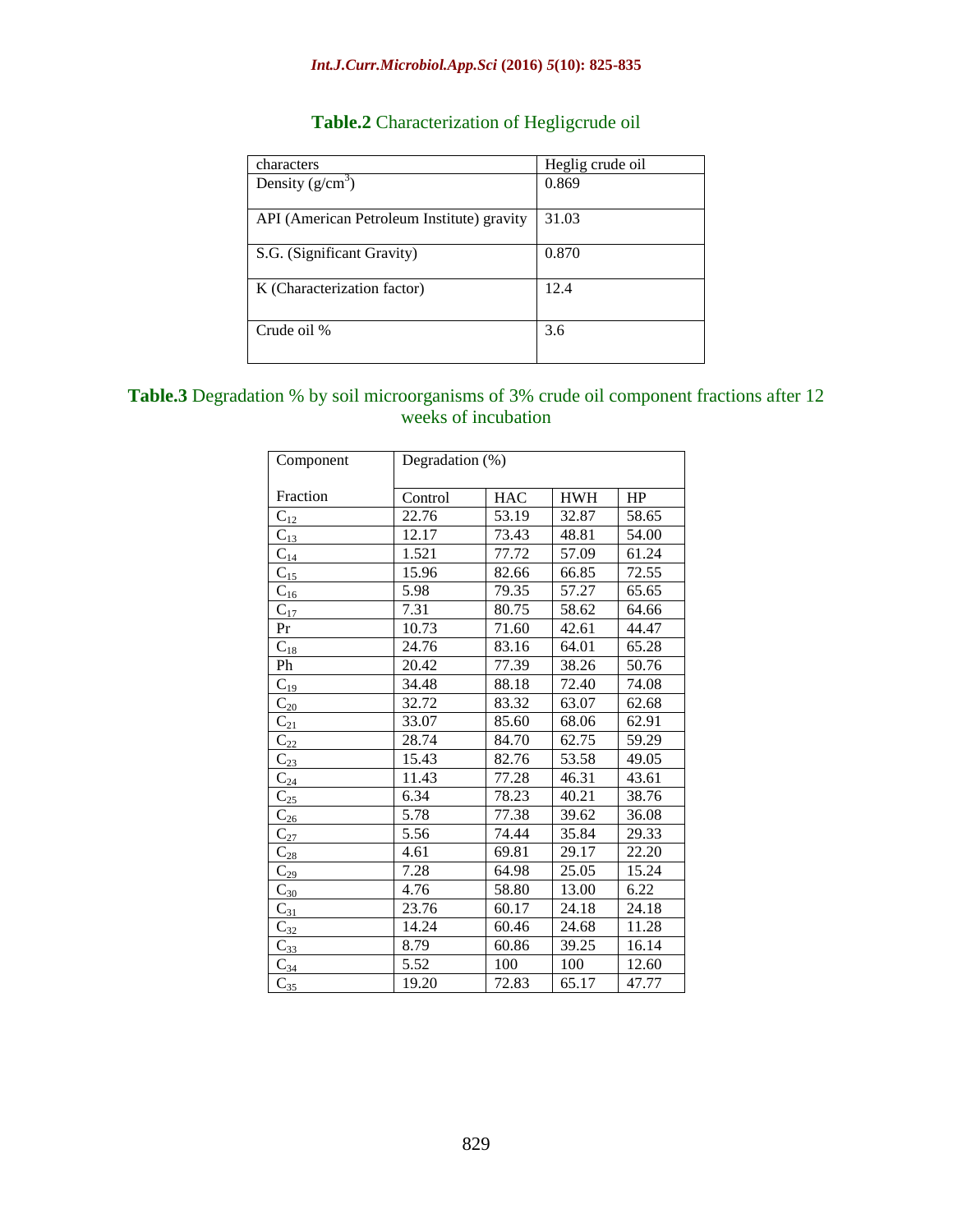| Component           | Degradation (%) |         |         |        |  |
|---------------------|-----------------|---------|---------|--------|--|
| Fraction            | Control         | HAC+NPK | HWH+NPK | HP+NPK |  |
| $C_{12}$            | 22.76           | 100     | 100     | 100    |  |
| $\overline{C_{13}}$ | 12.17           | 100     | 100     | 100    |  |
| $C_{14}$            | 1.521           | 100     | 100     | 100    |  |
| $C_{15}$            | 15.96           | 97.77   | 96.63   | 97.65  |  |
| $C_{16}$            | 5.98            | 95.53   | 93.84   | 95.43  |  |
| $C_{17}$            | 7.31            | 95.26   | 92.72   | 93.78  |  |
| Pr                  | 10.73           | 93.42   | 91.83   | 93.37  |  |
| $\overline{C}_{18}$ | 24.76           | 95.33   | 94.19   | 95.71  |  |
| Ph                  | 20.42           | 94.30   | 94.07   | 95.38  |  |
| $C_{19}$            | 34.48           | 97.70   | 97.56   | 97.31  |  |
| $\mathrm{C}_{20}$   | 32.72           | 96.91   | 96.73   | 97.37  |  |
| $C_{21}$            | 33.07           | 96.38   | 96.63   | 97.32  |  |
| $C_{22}$            | 28.74           | 96.20   | 96.65   | 97.27  |  |
| $\overline{C_{23}}$ | 15.43           | 95.86   | 96.41   | 96.90  |  |
| $C_{24}$            | 11.43           | 95.77   | 96.43   | 96.89  |  |
| $C_{25}$            | 6.347           | 92.67   | 93.56   | 94.00  |  |
| $C_{26}$            | 5.787           | 90.78   | 91.25   | 93.33  |  |
| $C_{27}$            | 5.56            | 90.71   | 91.11   | 91.35  |  |
| $C_{28}$            | 4.61            | 89.91   | 90.58   | 90.71  |  |
| $\overline{C_{29}}$ | 7.28            | 89.82   | 89.73   | 90.05  |  |
| $C_{30}$            | 4.76            | 82.34   | 82.43   | 83.62  |  |
| $C_{31}$            | 23.76           | 77.43   | 77.70   | 78.64  |  |
| $C_{32}$            | 14.24           | 88.14   | 85.25   | 87.40  |  |
| $C_{33}$            | 8.79            | 100     | 100     | 100    |  |
| $C_{34}$            | 5.52            | 71.34   | 53.33   | 52.943 |  |
| $C_{35}$            | 19.20           | 100     | 100     | 100    |  |

## **Table.4** Degradation (%) by soil microorganismsof crude oil component fractions in the presence NPK after 12 weeks

#### **Fig.1** Degradation %of crude oilby HAC isolate and HAC+NPK during 12 weeks period

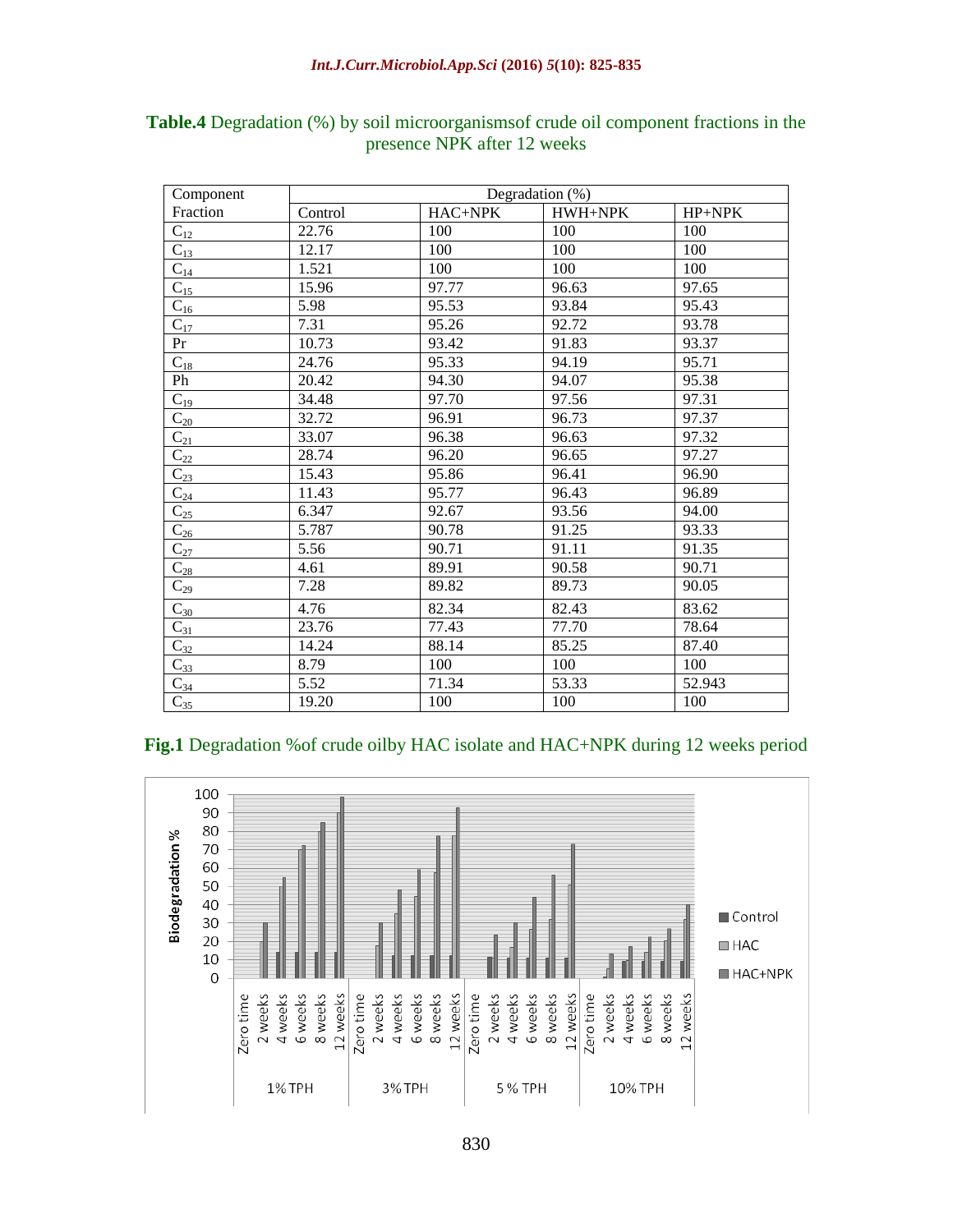

**Fig.2** Degradation % of crude oil by HP isolate and HP+NPK during 12 weeks period





**Fig.4** Chromatogram of TPH degradation in control (A), HP (B), HAC (C), and HWH (D) of Heglig crude oil after 3 month

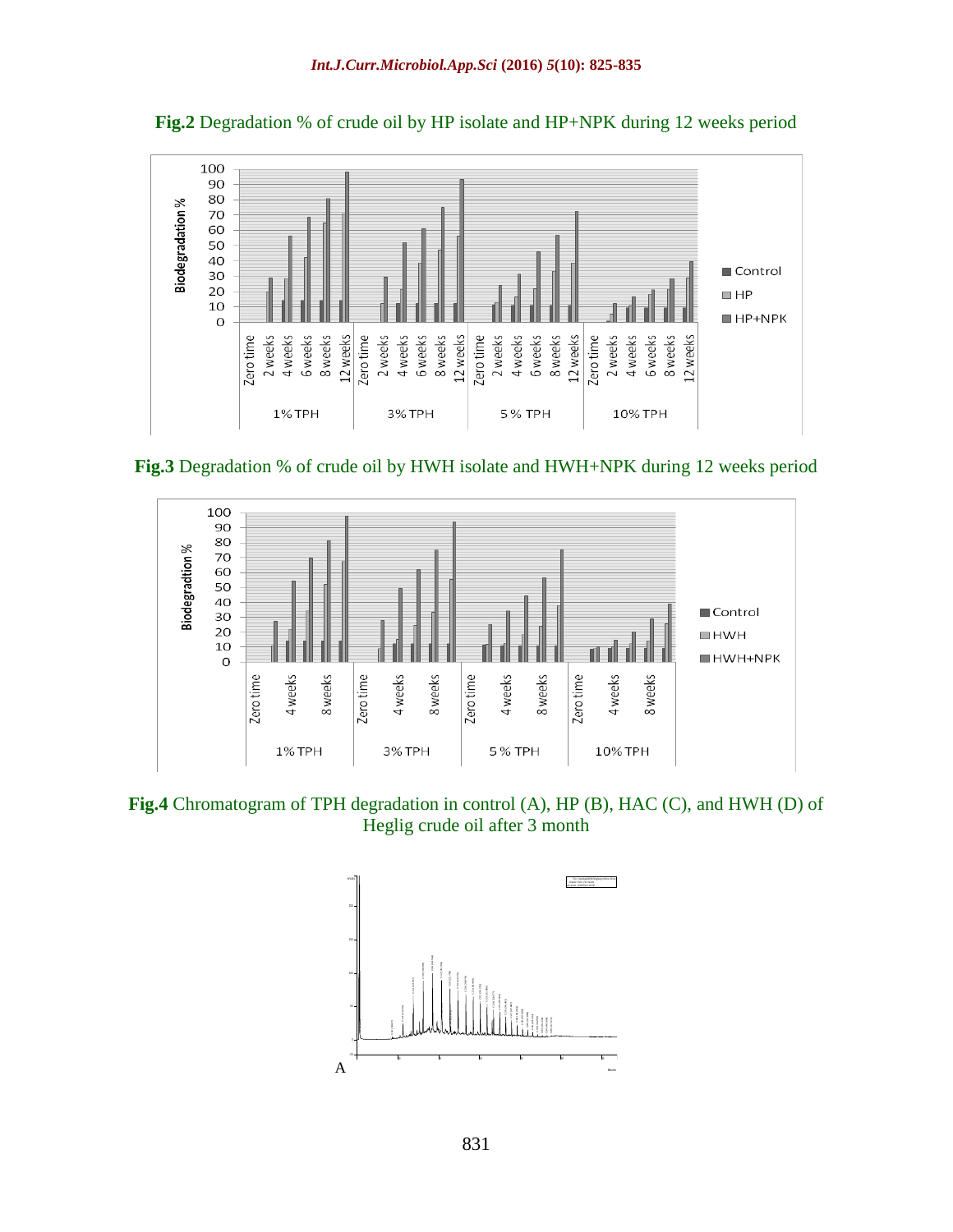

**Fig.5** Chromatogram of TPH degradation of Heglig crude oil by HP +NPK (A), HAC+NPK (B) and HWH +NPK (C) after 3 months

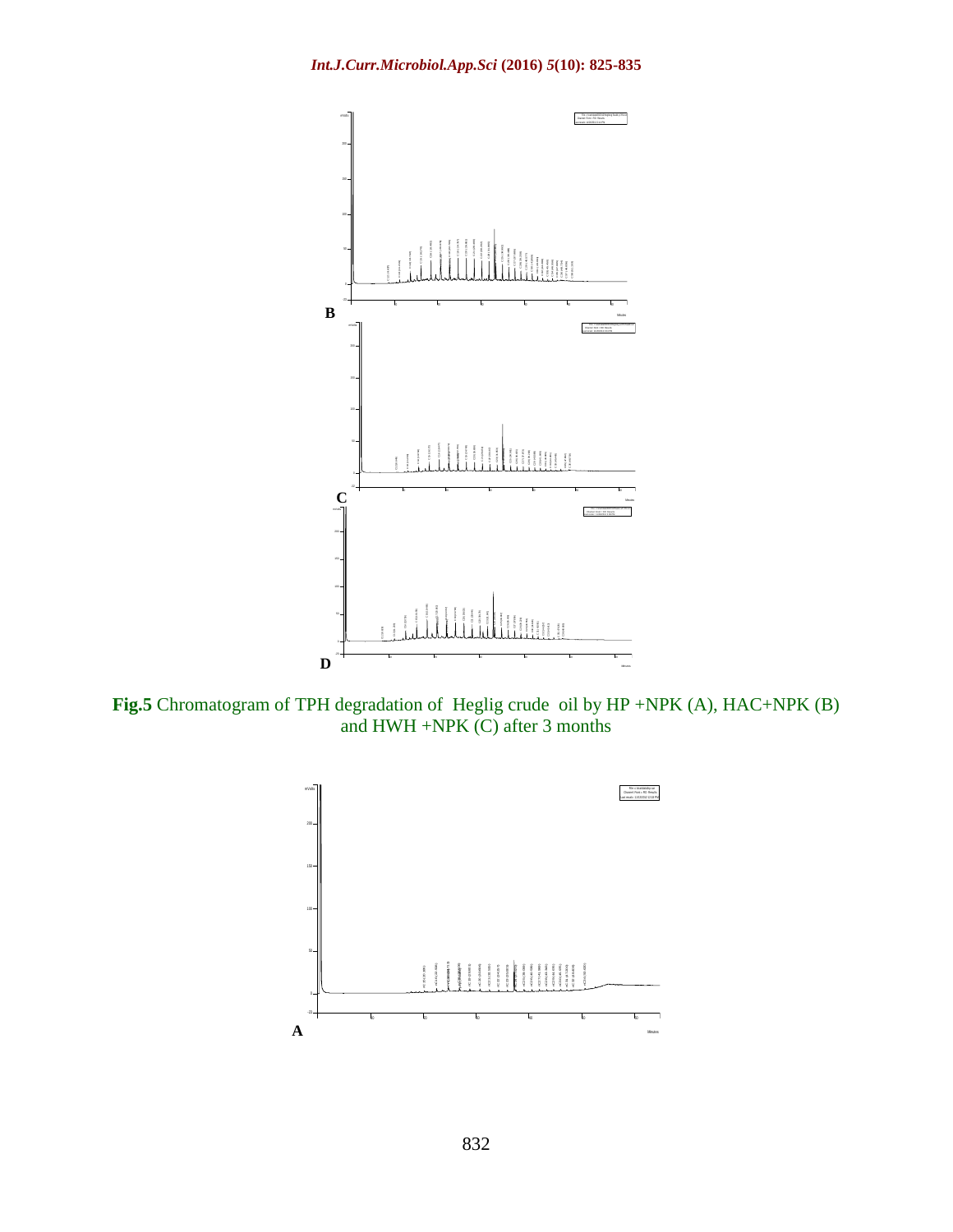

Malik and Ahmed (2012) reported that after 24 days of incubation the highest abiotic removal for lower alkanes (C13-C18) and higher alkanes (C21, C24 and C28) was 56 to 60%, respectively.

However, middle alkanes reported to have a lower level of degradation such as 51% for C16 and 40% forC17. The disappearance of significant quantities of short chain nalkanes (C8-C11) during the experiment and the decrease of total hydrocarbons (aliphatic and aromatics) could also be related to abiotic factors, such as evaporation and dispersion as explained by Luzi*et al*. (2006).

In conclusion, all isolates were capable of degrading crude oil. The biodegradation percentages have gradually decreased with increasing concentration of crude oil. The study also presented that inorganic fertilizer containing nitrogen; phosphorus and potassium have great potentials in

stimulating oil biodegradation in soil polluted with petroleum hydrocarbons.

#### **Acknowledgments**

The authors are grateful to Environment, Natural Resources and Desertification Research Institute, National Centre for Research for laboratory facilities. Thanks are also due to Petroleum Central Laboratory for Heglig crude oil analysis.

#### **References**

- Adebusoye, S. A.; Ilori, M. O.; Amund,O. O.; Teniola, O. D and Olatope, S. O. 2007. Microbial degradation of petroleum hydrocarbons in a polluted tropical stream. World J. Microbiol. Biotechno., 23:1149-1159.
- Abdualdaim M. M.; Aidil A. H.;Ainon H. and Wan Mohtat M. W. 2008. Development of three consortium for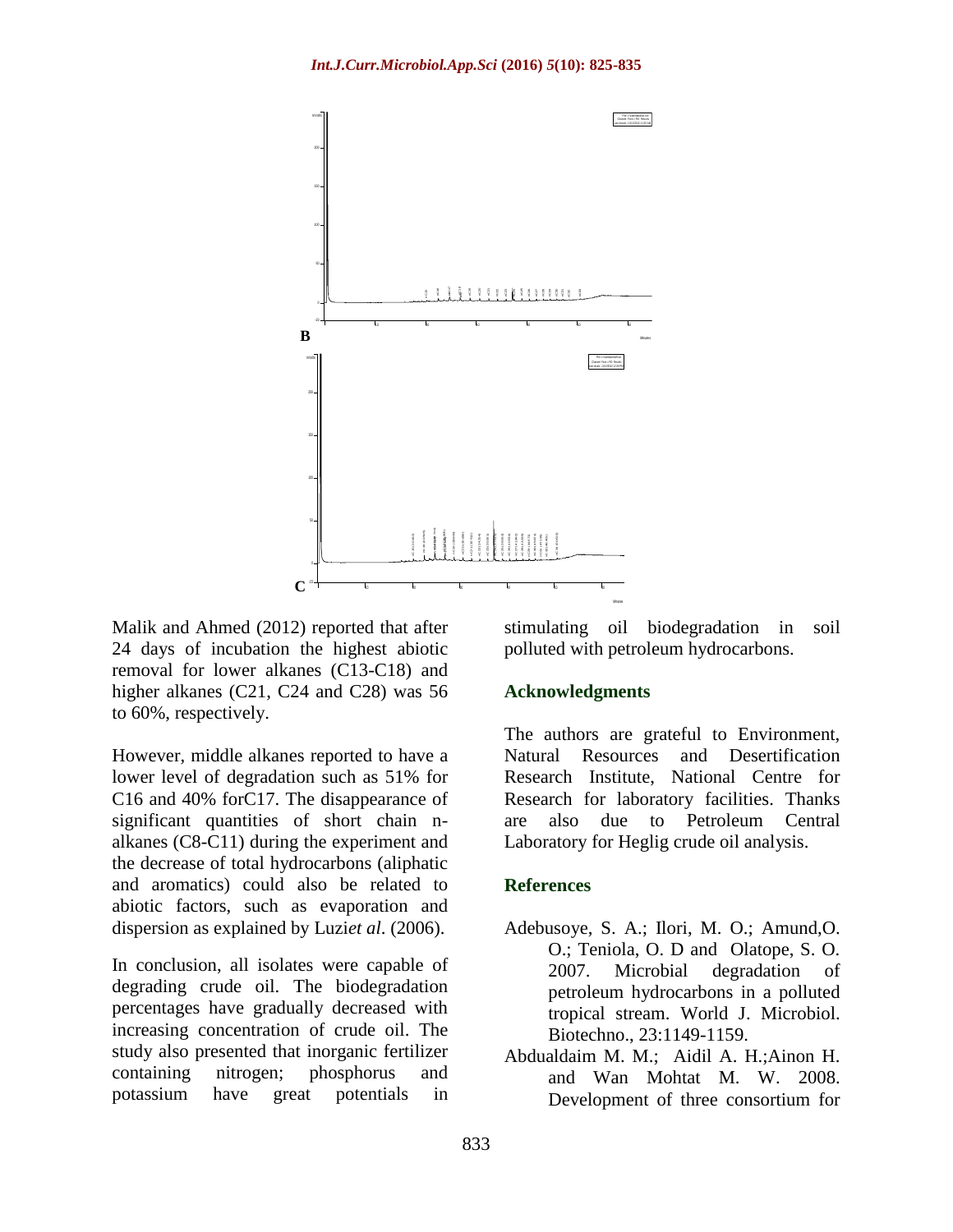the bioremediation of crude petroleum-oil in contaminated water. Biological science 8 (4): 73-79.

- Ainon H.; Amir, R.; Raja, F.; Hanim, R. A., and Noor, A. Y. 2010.Isolation and Characterization of Bacteria Degrading Sumandak and South Angsi Oils. Sains Malaysiana. 39(2): 161– 168.
- American Petroleum Institute. (1986).The role of chemical dispersants on oil spills control. API publication 4425. Washington DC.
- Atlas, R. M.; and Bartha, R. 2006."Fate and effects of polluting petroleum in the marine environment". Residue Rev.,49  $(1)$ :49-83.
- Ayotamuno, M. J.;Kogbara, R. B.;Ogaj, S.O. T.; and Probert, S. D. 2006.Bioremidiation of a crude-oil polluted agricultural-soil at Port Harcourt, Nigeria. Applied energy, 83: 1249-1257.
- Barathi, S. and Vasudevan, N. 2001.Utilization of petroleum hydrocarbons by Pseudomonas fluorescens isolated from a petroleumcontaminated soil. Enviro.Interna., 26  $(5-6)$ : Pp. 413–416.
- Carmichae, L. M. and Pfaender, F. K. 1997.The effect of inorganic and organic supplements on the microbial degradation of phenanthrene and pyrene in soils.Biodegradation, 8 (1): 1–13.
- Chaˆıneau, C. H.; Rougeux, G.;Y´epr´emian, C. and Oudot, J. 2005.Effects of nutrient concentration on the biodegradation of crude oil and associated microbial populations in the soil. Soil Biol. and Bioch., 37 (8): 1490–1497.
- Chaerun, S. K.; Tazaki, K.; Asada, R. and Kogure, K. 2004. Interaction between clay minerals and hydrocarbonutilizing indigenous microorganisms

in high concentrations of heavy oil: implications for bioremediation. Enviro.Interna., l30: 911-922.

- Cooney, J. J. 1984. The fate of petroleum pollutants in fresh water ecosystems.Petro.Microbio., Atlas, R. M. (ed.) Macmillan, New York, NY, USA. Pp. 399–434.
- Evans, F. F.; Rosado, A. S.; Sebastian, G. V.; Casella, R.; Machado P. L. O. A. and Holmstr¨om. C. 2004. Impact of oil contamination and biostimulation on the diversity of indigenous bacterial communities in soil. FEMS Microbio. Ecol., 49(2): 295–305.
- Hollender, J.; Althoff, K.; Mundt, M. and Dott, W. 2003.Assessing the microbial activity of soil samples, its nutrient limitation and toxic effects of contaminants using a simple respiration test.Chemosphere, 53(3): 269–275.
- Ijah, U. J. J and Antai, S. P. 2003. Removal of Nigerian light crude oil in soil over a 12-month period. Int. Biodeter. Biodegrad. 51: 93-99.
- Ijah, U. J. J. and Antai, S. P. (b) 2003.The potential use of chicken-drop microorganisms for oil spill remediation. Enviro., 23(1): Pp. 89–95.
- Ijah, U. J. J. and Ukpe, L.I. (a) 1992. Biodegradation of crude Oil by Bacillus strains 28A and 61B isolated from oil spilled soil. Waste Manag., 123: 55-60.
- Lauretto R. C., Farias M. S., Bicego E. W. C., Taniguchi M. CMontone, S. and Pellizari, V. H. 2006. Potential for bioremediation of hydrocarbon polluted soils in the Maritime Antarctic. *Sci*. 18: 335-343.
- Leahy, J.G.; Colwell, R.R. 1990.Microbial Degradation of hydrocarbons in the environment. *Microbial Reviews*,53 (3): 305-315.
- Lin Q.; Mendelsson I. A.; Henry C. B.;